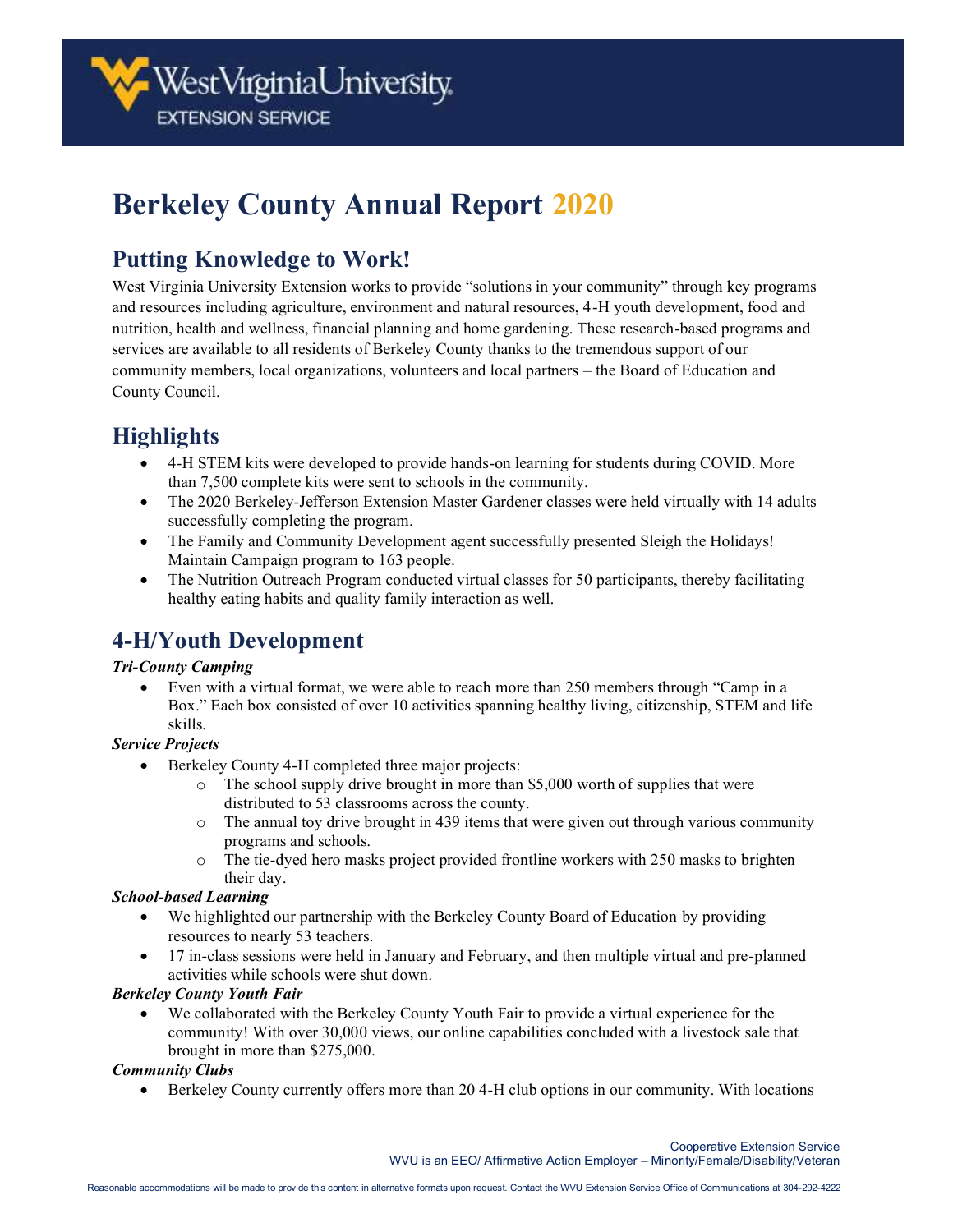throughout the entire county, they meet in schools, churches and other community venues.

### **Agriculture and Natural Resources**

#### *Extension Master Gardener Program*

- The 2020 Berkeley-Jefferson Extension Master Gardener classes were held virtually with 14 adults successfully completing our program.
- Held a tomato-tasting contest with Master Gardeners as the growers due to COVID-19.
- 24 Master Gardeners provided 1,419 hours of volunteer hours, and they completed 369 hours of continuing education.

#### *Agriculture Education Dinner Meetings*

• Three educational dinner meetings were held covering transition planning, value-added cattle marketing and weed control with a total of 88 people attending and providing feedback via evaluations.

#### *Pesticide Education Programs*

• More than 50 private applicators attended the programs and earned credits for license renewal. We also provided information on how producers needing credits for renewal could access online programs for recertification.

#### *Food Safety Grower Training/Farmers Market*

- Conducted a virtual West Virginia Senior Coupon Training and aided farmers market producers in letting people know that they were open and willing to safely serve the public during the pandemic.
- We also worked with a local nursery to grow transplants for the farmers markets, so they would have fresh produce earlier in the season.

### **Family and Community Development**

#### *Community Educational Outreach Service*

- Berkeley CEOS started 2020 with 82 members and 6 community clubs. Notable achievements for the year include:
	- o Cookies for COVID: Members baked more than 80 dozen cookies that were then delivered to frontline workers with a note of gratitude and support.
	- o STEM Kits for Kids: Members assembled 1,000 kits for distribution to school children in Berkeley County.
	- o 1,500 books read, 1,800 hours of participation in the Health Motivator program and 2,500 volunteer hours served.

#### *Sleigh the Holidays! Maintain*

• The Sleigh the Holidays! Maintain campaign was designed to motivate healthy choices during the holidays while adhering to WVU's guidelines regarding COVID-19 safety precautions. 163 people registered and participated in the challenge that encouraged both individual and team participation.

#### *Dining with Diabetes*

• The Dining with Diabetes series was offered virtually in October and November with 13 adults completing the four-session class. Recipes from the Dining with Diabetes curriculum were virtually demonstrated and students received electronic copies of the recipes each week.

#### *Building Partnerships*

• The Family and Community Development agent works with and continues to build partnerships with numerous agencies, including Healthy Berkeley Coalition, West Virginia Healthy People Healthy Places, WVU Medicine, WVU Health and Human Services Collaborative, Behavioral Health Workgroup, Telamon Corporation, Eastern Panhandle Empowerment Center and more.

#### *Family Nutrition Program*

- Prior to March 2020, the Family Nutrition Program for adults provided in-person nutrition education and hands-on healthy cooking opportunities to 20 participants at Bethany House, Day Report Center and Telamon.
- The instructor presented programs to a diverse population including limited-income families,